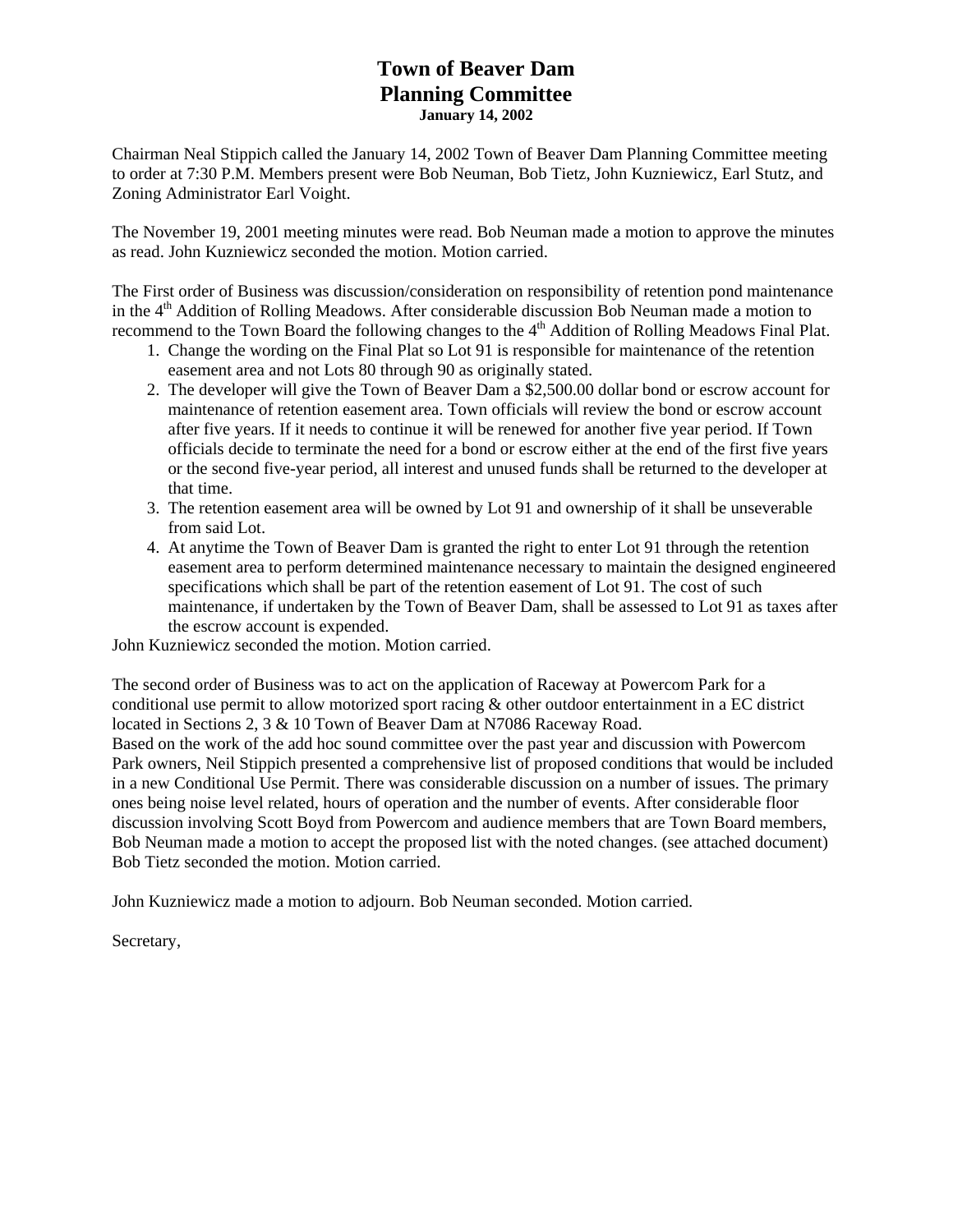# **Town of Beaver Dam Planning Committee February 11, 2002**

Chairman Neal Stippich called the February 11, 2002 Town of Beaver Dam Planning Committee meeting to order at 7:30 P.M. Members present were Mike Canniff, Bob Tietz, John Kuzniewicz, Earl Stutz, and Zoning Administrator Earl Voight.

The January 14, 2002 meeting minutes were read. John Kuzniewicz made a motion to approve the minutes with the noted addition to the fourth item under the First order of Business clarifying that taxes would be assessed to Lot 91 only after the escrow account money was expended. Mike Canniff seconded the motion. Motion carried.

The First order of Business was the review/recommendation to the Town Board on the Final Plat of Highcrest Subdivision located in Section 35, T12N, R14E, Town of Beaver Dam. John Rabata explained the current status of the road construction. The roadway 8" breaker run base is in place. He also presented the cost estimates to complete the road construction including such things as installing the remaining 4" of gravel, finish grading, finish grading the ditches and pond areas, seeding and erosion control matting of ditches and the two layers of blacktop and final shouldering. Neal Stippich made a motion to recommend to the Town Board to approve the Final Plat contingent on the following three items.

- 1. A letter of credit being furnished by RCC Properties for 125 % of the cost estimate for the remaining roadwork and construction yet to be finished with approval of the Town engineer.
- 2. The wording in the Covenants and Restrictions changed under the heading of "Term" so it reads "These covenants are to be binding on all heirs, successors and assigns".
- 3. The road construction must meet Town standards.

John Kuzniewicz seconded the motion. Motion carried.

The Second order of Business was to Review Ronald Nell's CSM and make necessary changes on the Letter of Intent to create three parcels with driveway restrictions on Fabish Road. Ron Nell explained the changes he was requesting and why. John Kuzniewicz made a motion to recommend to the Town Board to approve the request with the only driveway restrictions of the CSM being for Lot's 2 and 3 which have a shared driveway. Mike Canniff seconded the motion. Motion carried.

The Third order of Business was to review information on John Lund's proposed site plan for the property adjacent to his. John Lunde explained his plan through the use of a diagram showing where berms would be installed. He indicated drainage would not be negatively impacted. He will be reviewing his plan with the County and getting their approval as well.

The Fourth order of Business, Earl Voight presented information which Gene Uttech had prepared on behalf of Thomas Rueth requesting the Town of Beaver Dam accept the dedication of a section of Sunset Point Road that previously was not dedicated as per the legal description provided. Mike Canniff made a motion to recommend to the Town Board they approve the request. Bob Tietz seconded the motion. Motion carried.

John Kuzniewicz made a motion to adjourn. Bob Tietz seconded. Motion carried.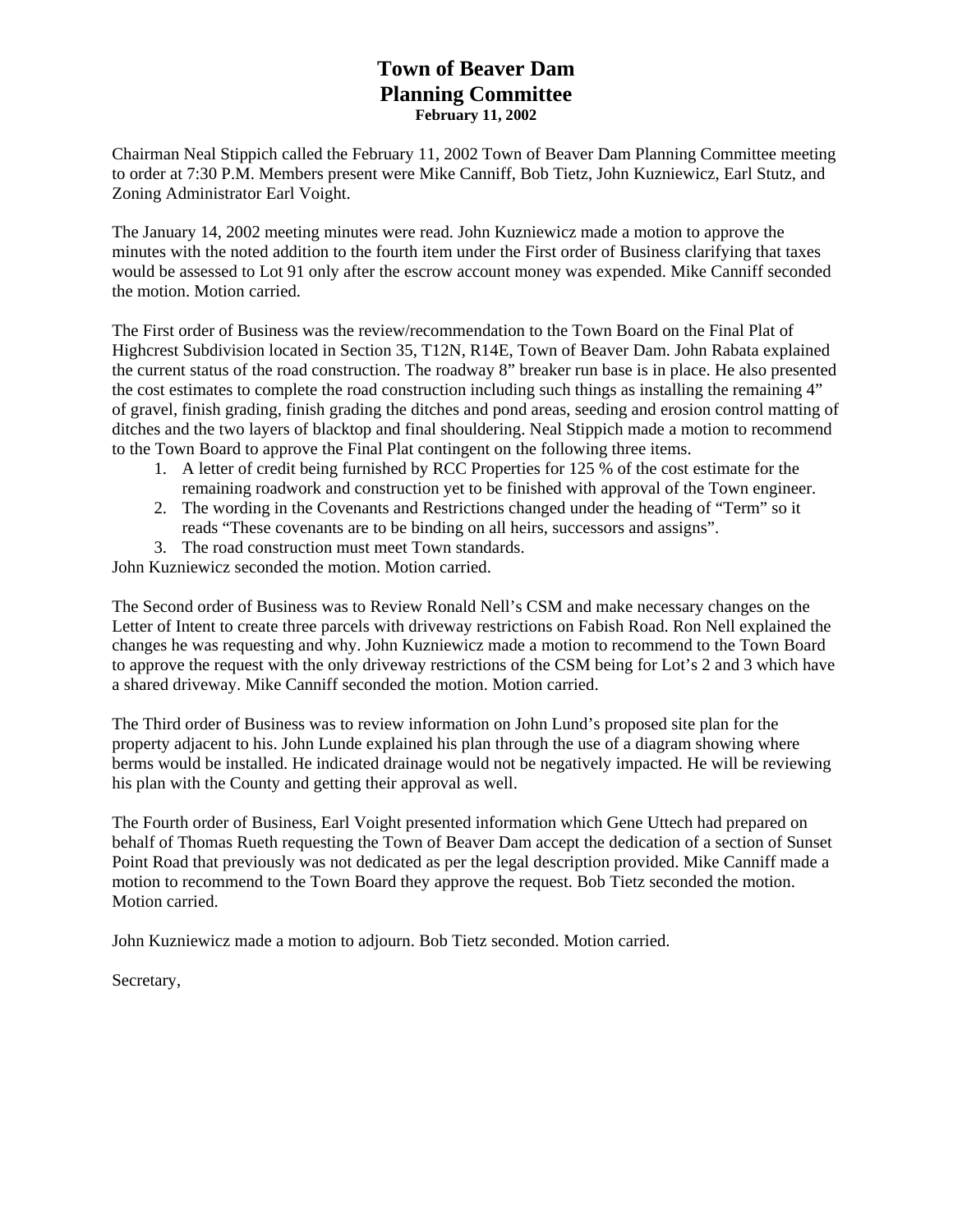# **Town of Beaver Dam Planning Committee March 4, 2002**

Chairman Neal Stippich called the March 4, 2002 Town of Beaver Dam Planning Committee meeting to order at 7:30 P.M. Members present were Mike Canniff, John Kuzniewicz, Robert Tietz and Zoning Administrator Earl Voight.

Mike Canniff made a motion to postpone minutes of February 14, 2002 to next meeting. John Kuzniewicz seconded the motion. Motion carried.

The First order of Business was to discuss and recommend to the Town Board on the application of Ron and Janice Warmka to rezone a parcel of land from A-G to Industrial. Ron Warmka appeared and stated that he wanted to have his business in compliance with zoning so he may expand. John Kern, a neighbor, inquired and had no objections. After discussion Neal Stippich made a motion to recommend to the Town board that they have a hearing for the zoning change. Mike Canniff seconded the motion. Motion carried.

The Second order of Business was discussion regarding the vacant burned house on South Center Road and Canary. Discussion followed and it was decided that any new owner come in with a site plan and get any new permits that will be needed.

Discussion was held on the checklist for land divisions in our new Sub Division ordinance. Mike Canniff is going to get checklists from other communities for CSM, Letter of Intent and Major Subdivisions.

With no other business Robert Tietz made a motion to adjourn. John Kuzniewicz seconded. Motion carried. Adjourned 8:00 PM.

Acting Secretary,

Earl Voight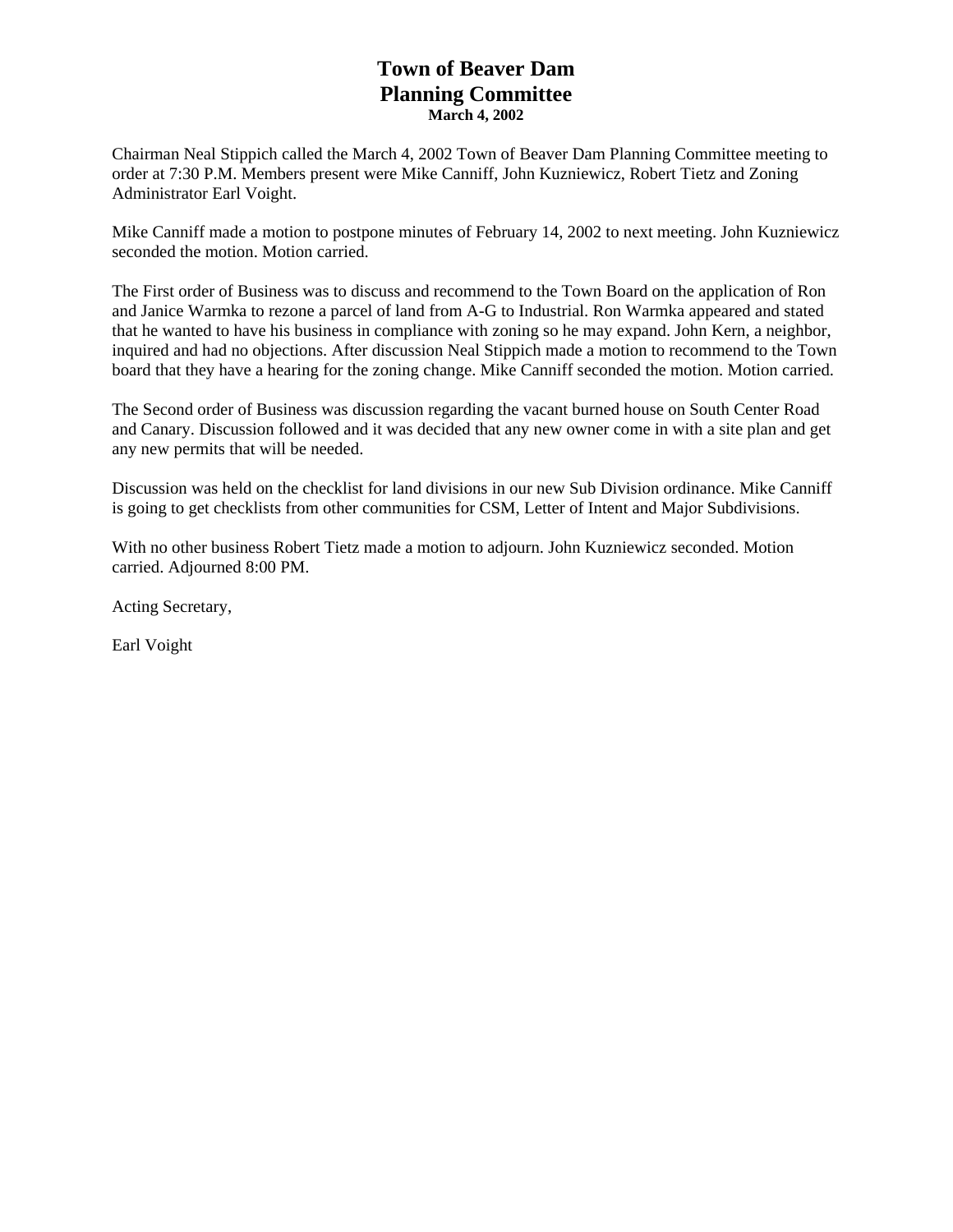# **Town of Beaver Dam Planning Committee April 1, 2002**

Chairman Neal Stippich called the April 1, 2002 Town of Beaver Dam Planning Committee meeting to order at 7:30 P.M. Members present were Mike Canniff, John Kuzniewicz, Larry Braker, Earl Stutz, and Zoning Administrator Earl Voight.

The February 11, 2002 meeting minutes were read. John Kuzniewicz made a motion to approve the minutes as read. Mike Canniff seconded the motion. Motion carried. The March 4, 2002 meeting minutes were read. Mike Canniff made a motion to approve the minutes as read. John Kuzniewicz seconded the motion. Motion carried.

The First order of Business was to act on the application of Steve Kranz for a Conditional Use Permit for a Non-Farm Resident in an A-G district located in the SE ½ of NW ¼ of Section 19 T11N, R14E, Town of Beaver Dam on Canary Road. Mike Canniff made a motion to approve the Conditional Use request as per the current ordinances. Larry Braker seconded the motion. Motion carried.

The Second order of Business was to review/discuss and Recommend to the Town Board on the request to create a parcel at the same location. John Kuzniewicz made a motion to recommend to the Town Board they approve the request. Larry Braker seconded the motion. Motion carried.

The Third order of Business was to act on the Letter of Intent for Darlene Budde to create a 40-acre parcel in the NW ¼ of NE ¼ of Section 27, T11N R14E, Town of Beaver Dam. John Kuzniewicz made a motion to table the request until the County rezoning is complete. Mike Canniff seconded the motion. Motion carried.

The Fourth order of Business was to review the checklists of conditions and requirements of CSM's Subdivisions and any other land divisions. Mike Canniff presented copies of various checklists he was aware of. It was agreed that much work remained to combine these various examples down to workable checklists that address our needs and the specifics outlined in our new ordinances. Neal Stippich made a motion that John Kuzniewicz and Jeff Schmitt request approval from the Town Board for Mike Canniff to assemble the checklist's needed. Larry Braker seconded the motion. Motion carried.

Larry Braker made a motion to adjourn. John Kuzniewicz seconded. Motion carried.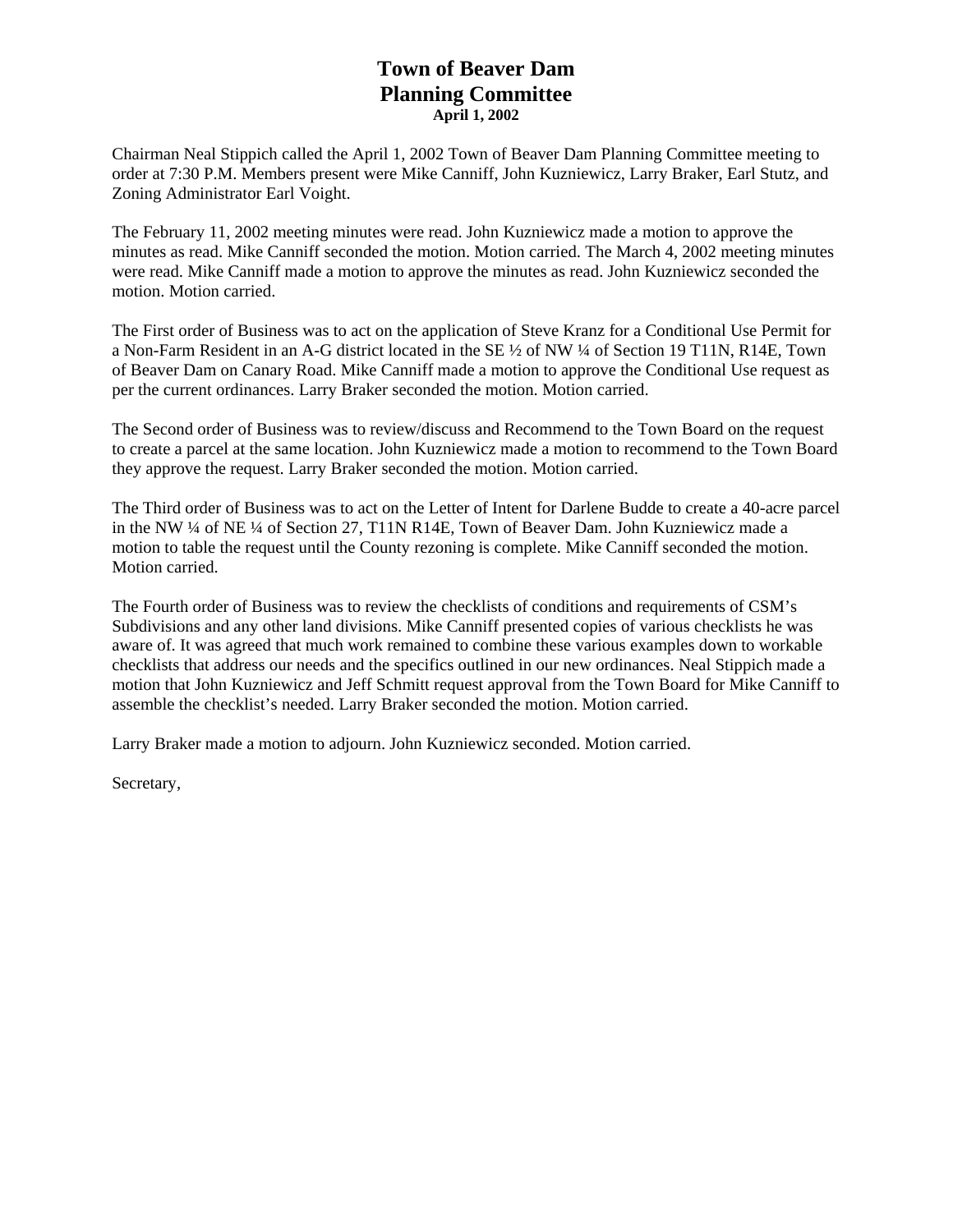# **Town of Beaver Dam Planning Committee May 6, 2002**

Chairman Neal Stippich called the May 6, 2002 Town of Beaver Dam Planning Committee meeting to order at 7:30 P.M. Members present were Mike Canniff, John Kuzniewicz, Bob Tietz, Earl Stutz, and Zoning Administrator Earl Voight.

The April 1, 2002 meeting minutes were read. Mike Canniff made a motion to approve the minutes as read. Bob Tietz seconded the motion. Motion carried.

The First order of Business was to act on the application of Tom & Erin Brennan for a Conditional Use Permit for a Non-Farm Resident in an A-1 District located in the SE 1/4 of SW ¼ of Section 25 T12N, R14E, Town of Beaver Dam on Cty Hwy A. Tom explained that this 4½ acre triangular shaped parcel is the only part of his farm that is on the west side of Cty Hwy A. The remainder and much larger portion is on the east side of A. He also mentioned that three years ago he received approval from the County for a residential driveway into this parcel and that the neighbor to the north was going to purchase a small portion for additional privacy. The Committee explained several options. He could divide the 4½ acre into two lots and have three lots on the east side of Hwy A or he could have three lots on the 4½ acre parcel and two on the east side of Hwy A or he can have five lots on the east side of Hwy A and not do any development on this 4½ acre parcel. Tom would have to sign a document agreeing to the terms of the option he chose. The township will need to provide the document for Tom to sign. John Kuzniewicz made a motion to table the application till the end of the meeting so Tom could consider his options. Bob Tietz seconded the motion. Motion carried.

The Second order of Business was for Mike Canniff to report on the check list of conditions and requirements of CSM's, Subdivisions and any other land divisions. There was general discussion about what was needed. John Kuzniewicz made a motion to table till the end of the meeting. Bob Tietz seconded the motion. Motion carried.

The Third order of Business was to Review/Recommend to the Town Board on the petition of the Meyer family to rezone a parcel located in Section 10 from Light Industry to Residential. Mr. Meyer showed aerial photographs of the area and explained that it is approximately three acres in size and due to the lay of the land in relationship to the road etc. it would be suitable for only one building lot. Earl Stutz made a motion to recommend to the Town Board that they approve the request. John Kuzniewicz seconded the motion. Mike Canniff abstained from voting. Motion carried.

The Fourth order of Business was to review the Concept Plan for Earl Voight Jr. Preliminary Plat for residential development. Dennis Steinkraus from MSA presented a proposed twenty-lot layout as well as a proposed long term road layout that would provide for the development of future lots. The Committee requested that on the next draft the retention pond size, location and engineering criteria be shown.

On a different subject, Dennis Steinkraus informed the Committee that information was forthcoming for the abolishment of the Miller's Wood's phase one sewer district and thereby eliminating any Town of Beaver Dam involvement.

Returning to the tabled First order of Business, Tom Brennan decided that he would like to proceed with creating two lots on the west side of Hwy A and check if even a third lot would fit. Whatever will fit is what he will propose with the understanding that the total number of lots available to him on both sides of the highway can not exceed five. One shared driveway would be allowed onto the property on the west side of A. Mike Canniff made a motion to approve the Conditional Use Permit for a two or three lot CSM depending whichever will fit per the bonus plan which is part of the new comprehensive plan. Bob Tietz seconded the motion. Motion carried.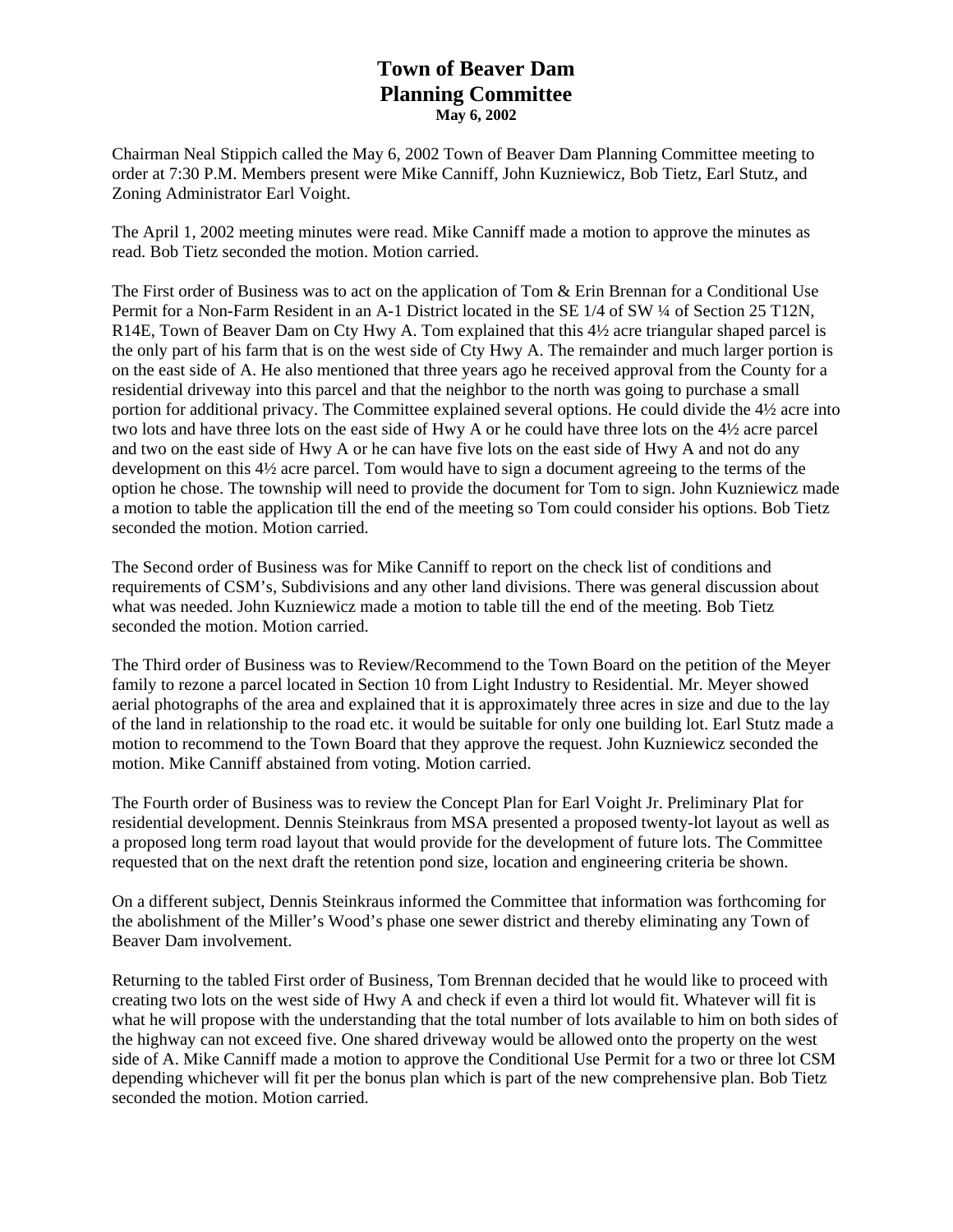Returning to the tabled Second order of Business, the Committee discussed further what was needed for the checklists and it was decided that Mike would come back with information to review at one of the next meetings.

John Kuzniewicz made a motion to adjourn. Bob Tietz seconded. Motion carried.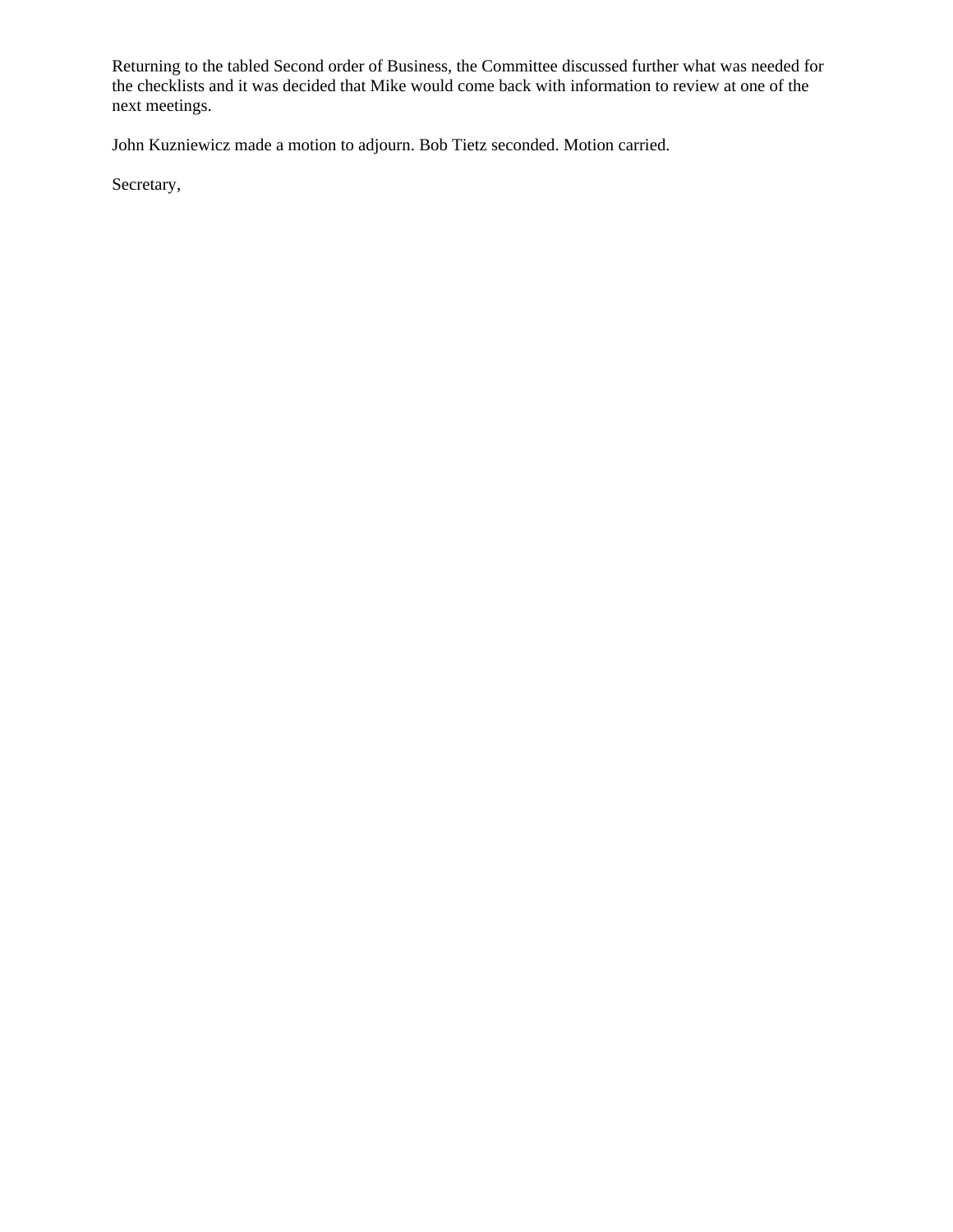## **Town of Beaver Dam Planning Committee June 3, 2002**

Chairman Neal Stippich called the June 3, 2002 Town of Beaver Dam Planning Committee meeting to order at 7:30 P.M. Members present were Bob Tietz, John Kuzniewicz, Earl Stutz, Larry Braker and Zoning Administrator Earl Voight.

The May 6, 2002 meeting minutes were read. John Kuzniewicz made a motion to approve the minutes as read. Larry Braker seconded the motion. Motion carried.

Neal Stippich explained to everyone that the new zoning for the Town of Beaver Dam has not been approved by the Town Board so we will need to operate under the old zoning until such time that it is.

The First order of Business was to act on the application of Tom & Erin Brennan for a Conditional Use Permit for a Non-Farm Resident in an A-1 District located in the SE 1/4 of SW ¼ of Section 25 T12N, R14E, Town of Beaver Dam on Cty Hwy A. Dennis Steinkraus from MSA explained that only two lots would fit on the piece of land in question. John Kuzniewicz made a motion to delay acting on the request until the new zoning and zoning maps are completed. Earl Stutz seconded. Motion carried.

The Second order of Business was to Act on the application for a Conditional Use Permit for the Meyer Family LLC for a Non Farm Residence in an A-G District located on Cty Hwy W in Section 10, T11N, R14E. Neal Stippich made a motion to approve. John Kuzniewicz seconded the motion. Motion carried.

The Third order of Business was to review and recommend to the Town Board the Letter of Intent to create a parcel for the Meyer Family LLC on the same property. Earl Stutz made a motion to recommend to the Town Board to approve the request. John Kuzniewicz seconded the motion. Motion carried.

The Fourth order of Business was to Review and Recommend to the Town Board the Letter of Intent for Tim Fletcher to create a parcel located in SE ¼ of SW ¼ of Section 1, T11N, R14E, Parcel # 004-1114- 0314-001. The parcel is on the west side of the existing driveway to the farm. The existing driveway will be shared and provide access to the new parcel. The new lot measures 150' by 285'. John Kuzniewicz made a motion to recommend to the Town Board to approve the request. Bob Tietz seconded the motion. Motion carried.

The Fifth order of Business was to Review and Recommend to the Town Board the Letter of Intent of Ronald Roedl to create a parcel located at W7934 Cty Hwy B. Neal Stippich made a motion to recommend to the Town Board to approve the request. Larry Braker seconded the motion. Motion carried.

The Sixth order of Business was to act on the application of Tony Roedl for a Conditional Use Permit in an A-1 district for caretaker's residence in an excavator yard as an accessory structure. John Kuzniewicz made a motion to table the request until the Township's new zoning is adopted. Earl Stutz seconded the motion. Motion carried. Ind. 17.25(2)(d)

The Seventh order of Business was to Review and Recommend to the Town Board the application of John P. Zimmerman to rezone a parcel from A-G to R-1 for the creation of the First Addition to Bainbridge Court Subdivision located in the SE ¼ of the NW ¼ of Section 7, T11N, R14E, Town of Beaver Dam. Earl Stutz made a motion to recommend to the Town Board to approve the request. John Kuzniewicz seconded the motion. Motion carried.

The Eighth order of Business was to act on the application of MSA, agent for Absolute Financial Lending Service, for a Conditional Use Permit in an E.C. District for a storage facility building located in the NE ¼ of the SW ¼ and NW ¼ of SE ¼ of Section 7, T11N, R14E, Parcel #004-1114-0731-001. Neal Stippich made a motion to table the request. John Kuzniewicz seconded the motion. Motion carried.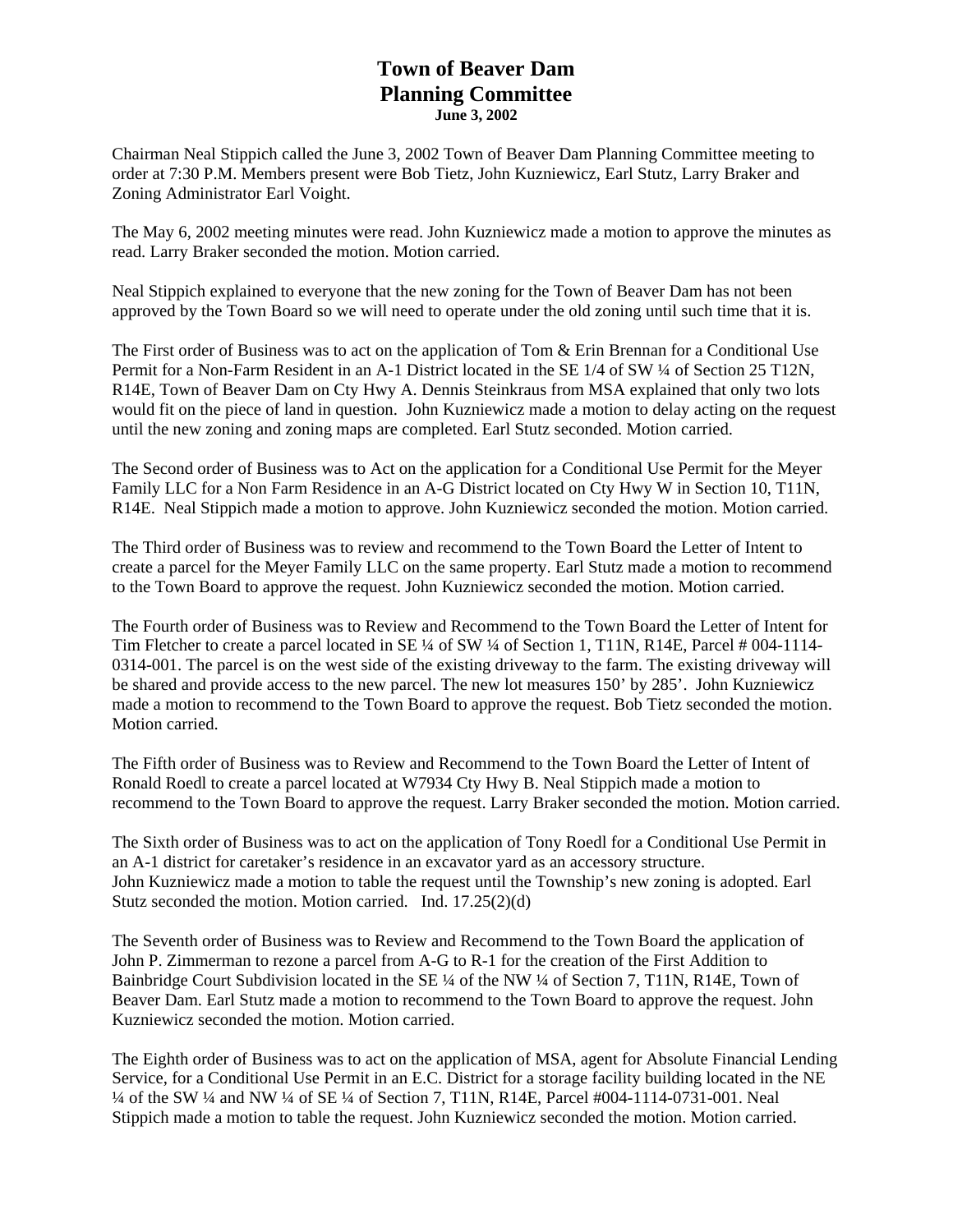The Ninth order of Business is to Review and Recommend to the Town Board on the Letter of Intent to create a parcel for Absolute Financial Lending Service on the same property. Larry Braker made a motion to recommend to the Town Board to approve the request. Bob Tietz seconded the motion. Motion carried.

The Tenth order of Business was to review the Preliminary Plat of Celestial View Business Park located in the NE  $\frac{1}{4}$  of SW  $\frac{1}{4}$  & NW  $\frac{1}{4}$  of Section 7, T11N, R14E. John Kuzniewicz pointed out that Barak Drive must be eliminated.

The Eleventh order of Business is to review and discuss the Preliminary Plat of Earl Voight Jr. for a residential subdivision located in Sections 12  $\&$  1 in the Town of Beaver Dam on Hwy 33 East.

- 1. All driveways are to exit from Valley Drive, none from Hwy 33.<br>2. Retention ponds sizes and locations will change in size and locations
- 2. Retention ponds sizes and locations will change in size and location as future development is added. Present size and locations are for the first twenty lots only.
- 3. Retention ponds are to be maintained by the homeowners association
- 4. At anytime the Town of Beaver Dam is granted the right to access the retention pond(s) to perform maintenance necessary to maintain the designed engineered specifications. The cost of such maintenance, if undertaken by the Town of Beaver Dam, shall be assessed to the homeowners association.
- 5. Make Street "A" an out-lot designated as a future road.
- 6. Build Street "B" complete or don't do it all, no in between.
- 7. If Street "A" or "B" is put in complete, the cul-de-sac is then required.
- 8. The developer can provide an easement for private driveways on Street "A" or "B" until such time the roads are actually built.
- 9. The final plat must be reviewed and approved by the Town engineer prior to the final review of this committee.

John Kuzniewicz made a motion to approve the preliminary plat contingent upon all the previously listed items being addressed. Bob Tietz seconded the motion. Motion approved.

The Twelfth order of Business was to Review and Recommend to the Town Board the request of Scott and Bonnie Budde, to rezone from A-1 to A-G, for the purpose of constructing a residence, a parcel of approximately two acres located in the East  $\frac{1}{2}$  of the West  $\frac{1}{2}$  of the Northeast  $\frac{1}{4}$  of Section 27, T11N, R14E, Town of Beaver Dam and to act on the Letter of Intent to create a parcel at the same location. Neal Stippich made a motion to recommend to the Town Board to approve both requests. John Kuzniewicz seconded the motion. Motion carried.

The Thirteenth order of Business is to Review and Recommend to the Town Board the Letter of Intent of Robert Gossfeld to create three lots instead of four on S. McKinley Beach Road. Larry Braker made a motion to recommend to the Town Board to approve the request. Bob Tietz seconded. Motion carried.

Neal Stippich also made a motion that the Town of Beaver Dam clarifies the zoning of Mr. Gossfeld's property on S. McKinley Beach Road, that it is residential. Earl Stutz seconded. Motion carried.

Larry Braker made a motion to adjourn. John Kuzniewicz seconded the motion. Motion carried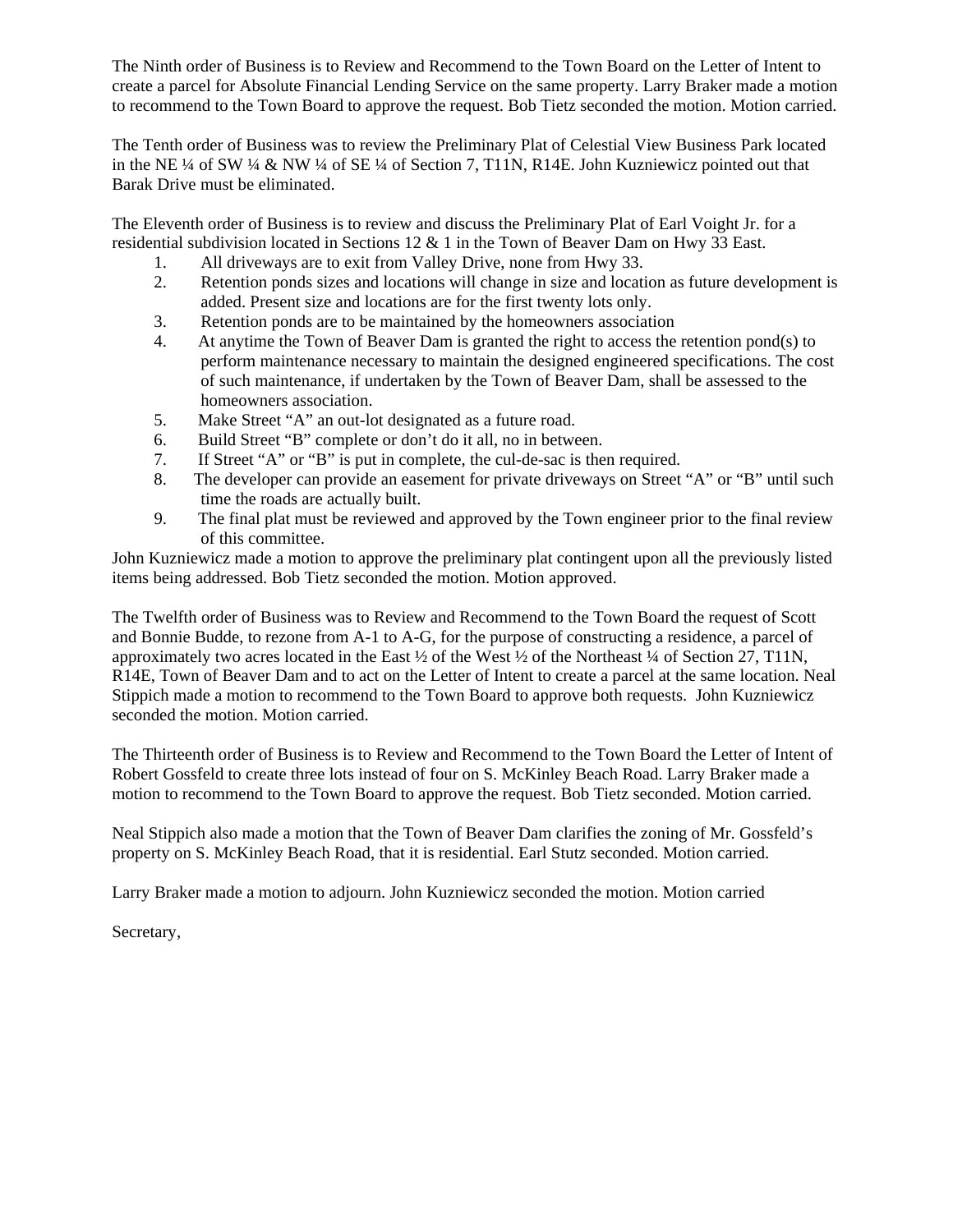# **Town of Beaver Dam Planning Committee August 5, 2002**

Chairman Neal Stippich called the August 5, 2002 Town of Beaver Dam Planning Committee meeting to order at 7:30 P.M. Members present were Bob Tietz, John Kuzniewicz, Earl Stutz, Larry Braker and Zoning Administrator Earl Voight.

Larry Braker made a motion to dispense with the reading of the June 3 and June 10 meeting minutes with the exception of items eight and nine from the June 3 meeting. Those two items were read because further action was to take place on them at this meeting. John Kuzniewicz seconded the motion. Motion carried.

The First order of Business was to act on the application of Bonnie Bischoff for a Conditional Use Permit for a Non Farm Residence in an A-G District located in the SE ¼ of the SW ¼ of Section 17, T11N, R14E on Hwy G Town of Beaver Dam. Bonnie was instructed to obtain a driveway permit from the County because access to the land comes off a County road. Larry Braker made a motion to approve the Conditional Use Permit. Bob Tietz seconded the motion. Motion carried.

The Second order of Business was to act on the tabled application of MSA, agent for Absolute Financial Lending Service, for a Conditional Use Permit in an E.C. District for a storage facility building and business located in the NE ¼ of SW ¼ & NW ¼ of SE ¼ of Section 7, T11N, R14E, Parcel # 004-1114-0731-001. This is regarding Lot 2 in the proposed Celestial View Business Park. Neal Stippich made a motion to table the request. John Kuzniewicz seconded the motion. Motion carried.

The Third order of Business was to review the Preliminary Plat of Celestial View Business Park located in the NE ¼ of SW ¼, & NW ¼ of SE ¼ of Section 7, T11N, R14E to make sure all actions were taken to create it. Discussion followed regarding the handling of water run off and how it was going to be routed to the retention pond via a berm. There was also discussion regarding the four items that the owner requested be waived as part of this project. They were listed on the May 17, 2002 letter submitted along with the other Town required documentation. They included curb and gutter, sidewalks, street lights and cul-de-sac length of 800 feet. Neal Stippich made a motion to grant the requested waiver of the four items and approve the Preliminary Plat on the condition it is reviewed and approved by Dan Prunuske. John Kuzniewicz seconded the motion. Motion carried.

Larry Braker made a motion to adjourn. Bob Tietz seconded the motion. Motion carried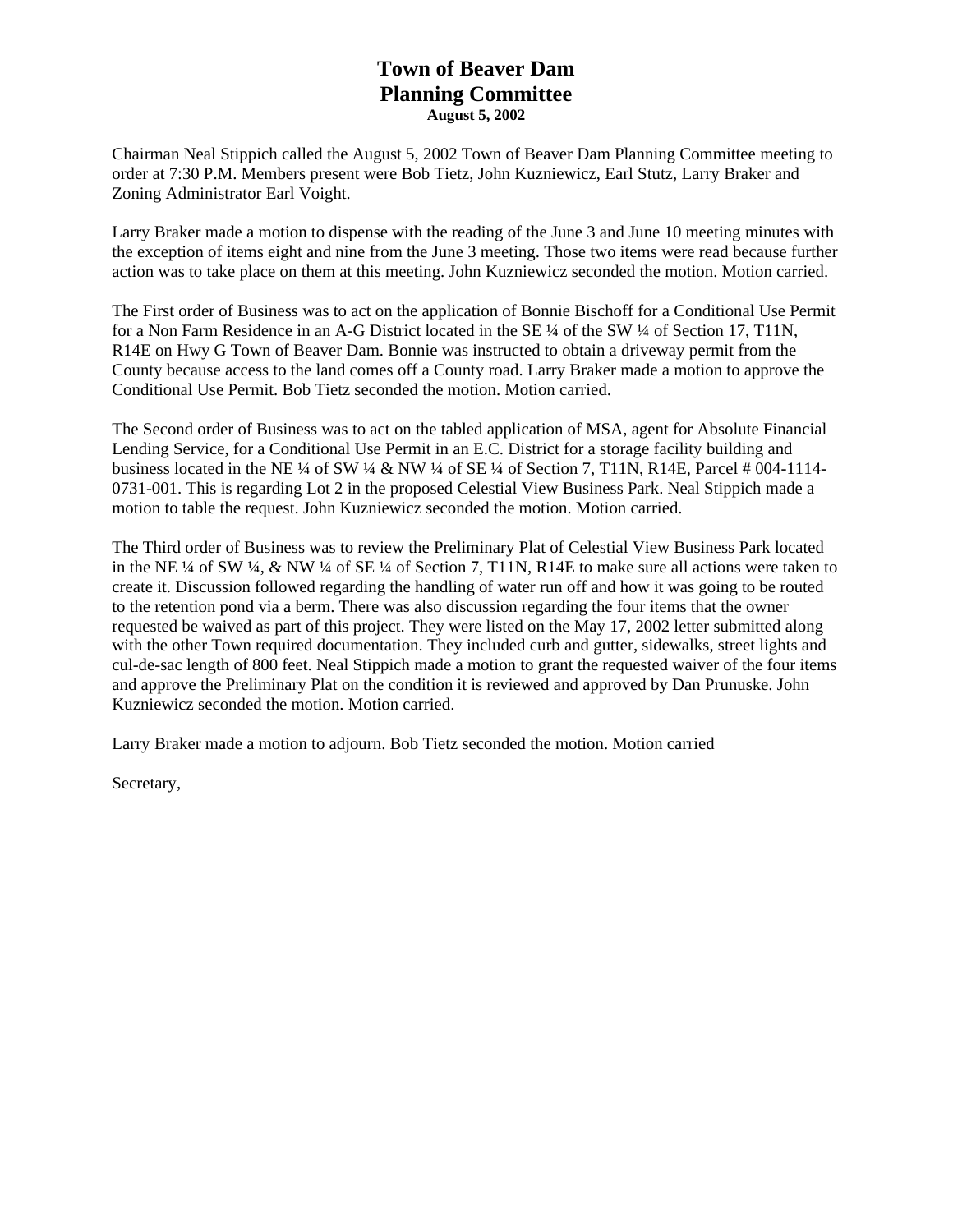### **Town of Beaver Dam Planning Committee September 9 2002**

Chairman Neal Stippich called the September 9, 2002 Town of Beaver Dam Planning Committee meeting to order at 7:30 P.M. Members present were Bob Tietz, John Kuzniewicz, Earl Stutz, Mike Canniff and Zoning Administrator Earl Voight.

The minutes of the August 5, 2002 minutes were read. John Kuzniewicz made a motion to approve the minutes as read. Mike Canniff seconded the motion. Motion carried.

The First order of Business was to act on the application of Anthony Roedl for a Conditional Use Permit for a Non Farm Residence in an A-G District located in the NE ¼ of the NE ¼ of Section 26, T12N, R14E, Town of Beaver Dam. John Kuzniewicz made a motion to approve the Conditional Use Permit. Bob Tietz seconded the motion. Motion carried.

The Second order of Business was to act on and recommend to the Town Board on the request of Earl Voight Jr. to allow Valley Drive to access State Hwy 33 as shown on the preliminary plat dated 18 July, 02 and approved by the D.O.T. as documented by a letter dated 5 September, 2002 which included the following references: D.O.T. project # 1411-01-21, D.O.A. # 23579 and Log # 953. Neal Stippich made a motion to recommend to the Town Board to approve access of Valley Drive Road from Voight's Wooden Hills to access onto State Highway 33. Mike Canniff seconded. Motion carried.

The Third order of Business was to act on the application of Mark Hansen on a 4 Lot Preliminary Plat in NE ¼ of the NE ¼ of Section 3, T11N, R14E, Town of Beaver Dam. John Kuzniewicz reported that the Town Board would rebuild Hove Road to the west edge of Lot 3. Mark Hansen would be responsible for building of the remainder of Hove Road starting at the southwest corner of Lot 3 and continuing to the east including the cul-de-sac. Also 35 feet of the south end of Lot 4 needs to be reserved for possible future road dedication and required building setback from the same 35-foot dimension with both noted on the Final Plat. John Kuzniewicz made a motion to approve the preliminary plat with items so noted. Mike Canniff seconded. Motion carried.

The Fourth order of Business was discussion on the Plat of Celestial View Business Park in the NE ¼ of SW ¼ & NW ¼ of SE ¼ of Section 7, T11N, R14E, Town of Beaver Dam. Angus Stocking from MSA explained that they wanted to start construction of the roadway to provide access to Lot 2 CSM # 5144 as shown on the preliminary plat. Our committee agreed it was ok to proceed with construction of the industrial road as long as Dan Prunuske approved it.

Bob Tietz made a motion to adjourn. John Kuzniewicz seconded the motion. Motion carried.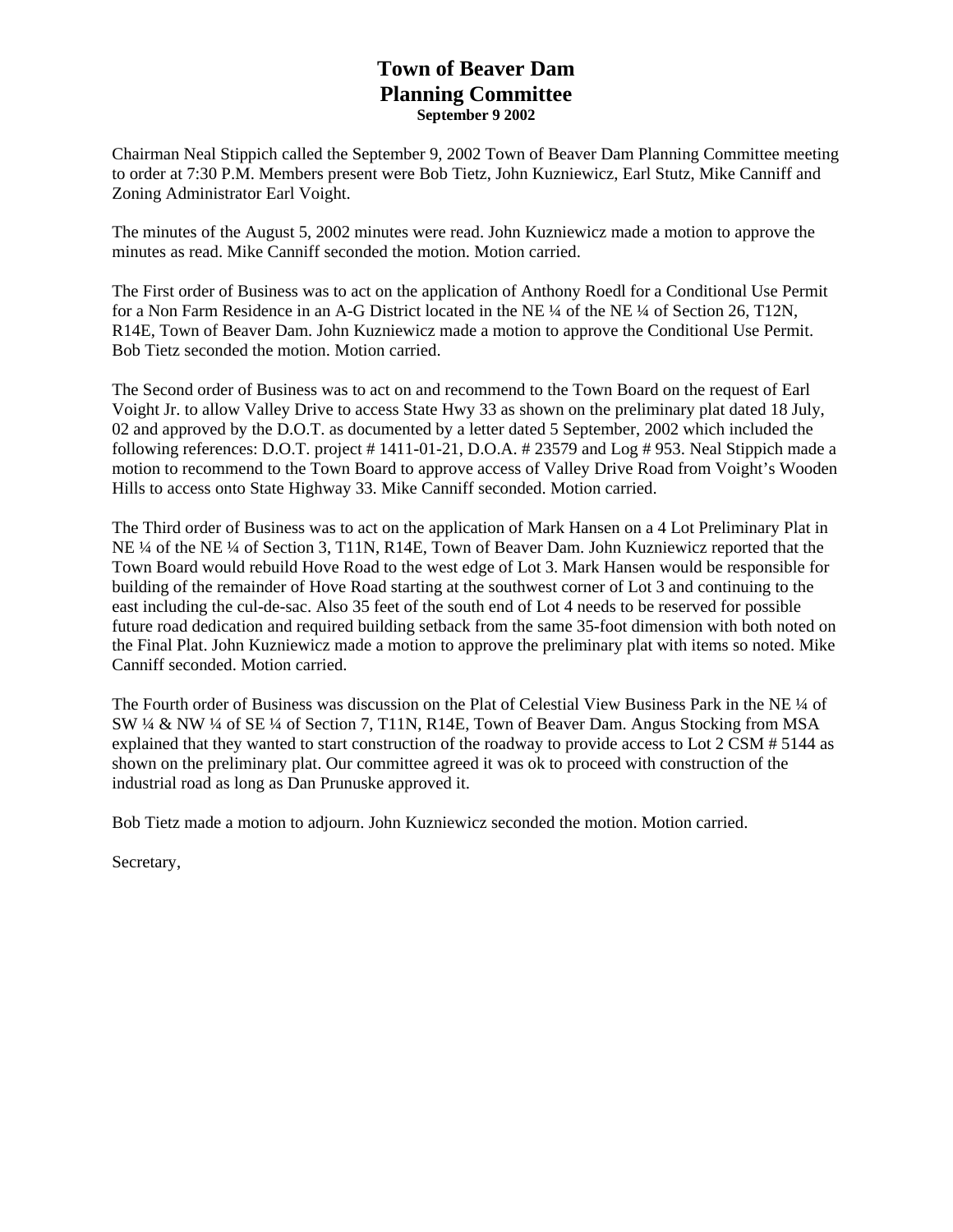# **Town of Beaver Dam Planning Committee October 7, 2002**

Chairman Neal Stippich called the October 7, 2002 Town of Beaver Dam Planning Committee meeting to order at 7:30 P.M. Members present were Bob Tietz, John Kuzniewicz, Earl Stutz, Larry Braker and Zoning Administrator Earl Voight.

The minutes of the September 9, 2002 minutes were read. John Kuzniewicz made a motion to correct the minutes as noted. Larry Braker seconded the motion. Motion carried. Larry Braker made a motion to approve the corrected minutes as read. John Kuzniewicz seconded the motion. Motion carried.

The First order of Business was to act on the application of Michael Firchow, agent for Absolute Financial Lending Service, for a Conditional Use Permit for a Mini Storage Warehousing in an Extensive Commercial District located in NE ¼ of the SW ¼ and part of the NW ¼ of the SE ¼ of Section 7, T11N, R14E on Iron Road Town of Beaver Dam. Larry Braker made a motion that the Conditional Use Permit for two 30' by 260' units which will be located in future Lot 11 will be approved contingent upon Dan Prunuske and MSA reaching agreement on drainage calculations for Lot 3 of CSM # 5144.Bob Tietz seconded the motion. Motion carried.

The Second order of Business was to Review /Recommend to the Town Board on the request of Tom Rueth for a road dedication on South Sunset Point Road. Neal Stippich made a motion to recommend to the Town Board to accept the dedication of the road. John Kuzniewicz seconded the motion. Motion carried.

The Third order of Business was Louis Ganske presenting and discussing different concepts regarding creating a parcel on his existing property.

John Kuzniewicz made a motion to adjourn. Larry Braker seconded the motion. Motion carried.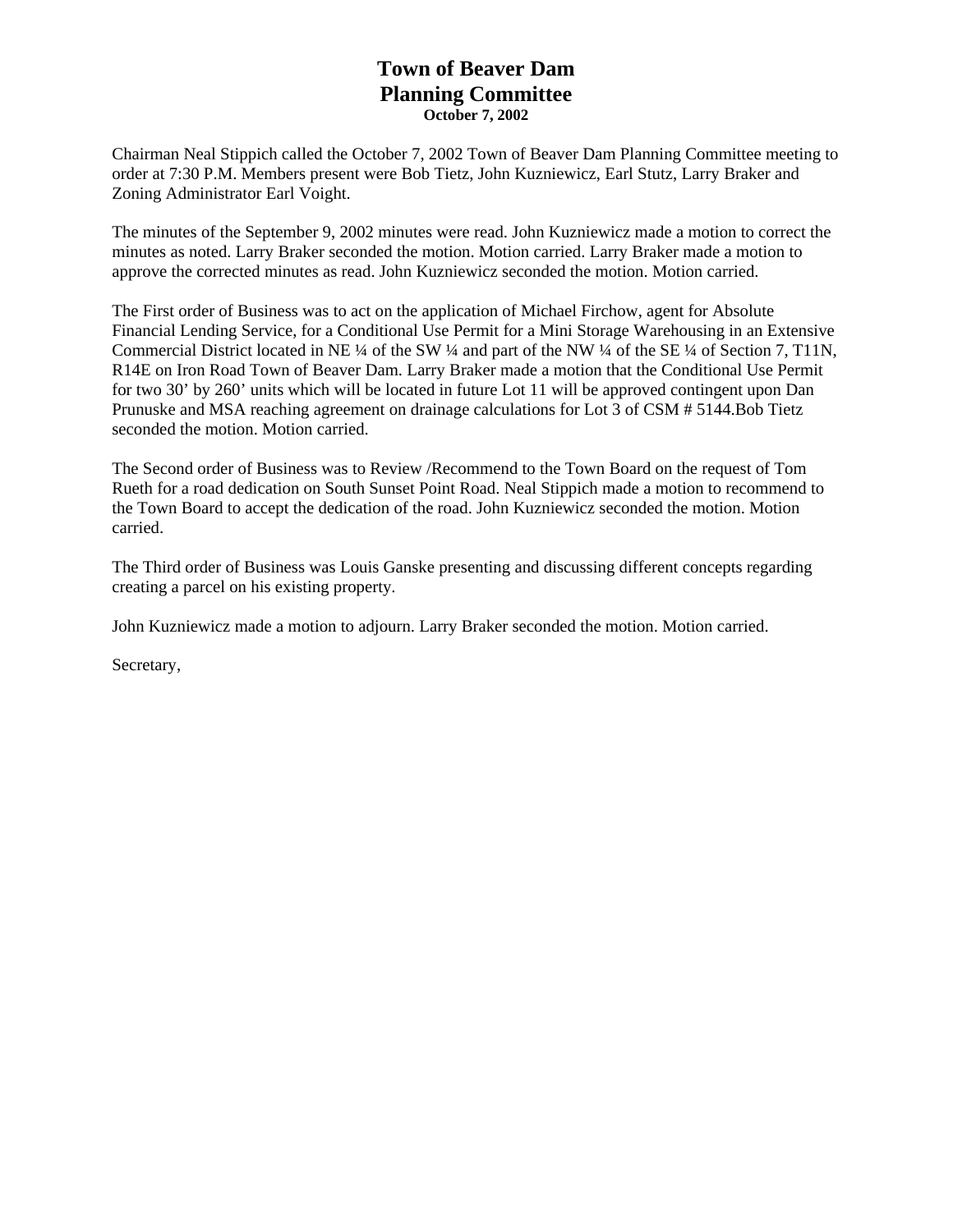### **Town of Beaver Dam Planning Committee November 4, 2002**

Chairman Neil Stippich called the November 4,2002 Town of Beaver Darn, Planning Committee meeting to order at 7:30 P,M. Members present were Bob Tietz, John Kuzniewicz, Larry Braker and the Zoning Administrator Earl Voigt.

The minutes of the October 7,2002 minutes were read. Larry Braker made a motion to correct the minutes as noted. John Kuzniewicz seconded the motion was to correct that Larry Braker was omitted from the roll call.

Dan Prunuske gave a report on Celestial View Business Park.

The first order of business was to act on the application of Mike Miller agent for Ken Brueckner for a Conditional Use Permit for a retail store and limited auto sales in a EC district at 1235 Madison St. Mike Miller gave a summary of his application. Mike stated that his sales would be auto equipment, accessories and audio sales accessories. His auto sales would be limited to 5-10 cars; Jerry Schmidt stated that he was concerned " about vandalism in the area with the car sales." John Kuzniewicz made a motion to approve the auto equipment, accessories and audio sales accessories and that he brings a site plan back for his auto sales. The auto sales will be considered at the next months meeting with site plans. Neal Stippich seconded the motion. Motion carried.

The second order of business was the review and recommendation to the Town Board on the final approval of Voigt's Wooded Hills subdivision. Dan Prunuske recommended that the culvert size be 18" standard on the driveway's. Another concern was ownership and maintenance of the retention pond and the outlots. Discussion was a1so on that the plat doesn't fall under the new subdivision ordinance because it wasn't published until July's meeting in 2002. John made a motion to recommend the Town Board approve with the following conditions. Letter or credit for remaining signs, blacktopping, shouldering, seeding and maintenance of winter damage on ditches. An easement given to subdivision for retention pond and a homeowners agreement for maintenance of retention ponds and outlet. The street lights will be waived if not required by the County. Seconded by Bob Tietz. Motion carried.

John Butterbrodt appeared on behalf of the Seefeldt property on Airport Rd. He will have to go to the county for approval because it's with in a 1000' of the lake. Lots will be determined by the county because of substandard lots and perk tests.

Dan Prunuske commented again about the 65% imperious surfaced in Celestial View Park. He was satisfied with the proposal on the imperious surface.

The third order of business was to act on the application of Laurie Longseth, agent for Mike Maleck, for a Conditional Use Permit for a home occupation permit for personal services (nail salon) in a R-1 District located on N. Maleck Circle, Town of Beaver Dam. Laurie gave a summary of her application stating that she would have only 5 or 6 customers per day. No outside employees, hours from 8:00 AM to 7:00 PM Saturday mornings only.

Resident Joe Callies had a concern for on street parking.

Larry Braker made a motion to approve the request with the following restrictions: Monday through Friday from 8:00 AM to 7:00 PM and Saturdays, no outside employees and provide for off street parking. Sign on the house can be 1 foot square. The conditional use permit will not transfer to anyone else. Neil Stippich seconded the motion. Motion carried.

John Butterbrodt inquired about changing the name of Joan Lane to Gossfeld Lane because there is no one living on Joan Lane and that because of safety and emergency equipment finding Gossfeld Lane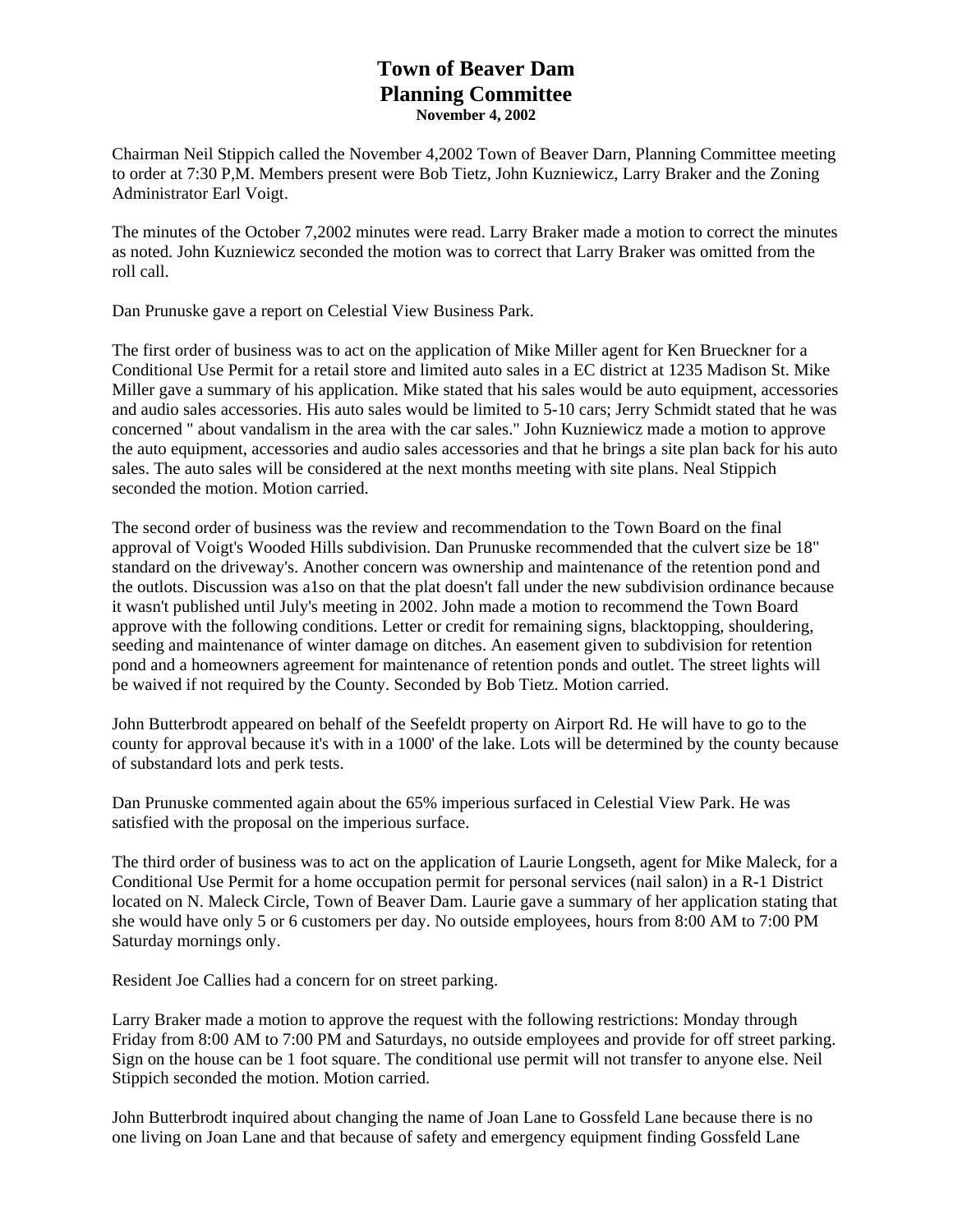because Joan Lane is at the end of Gossfeld Lane. Larry Braker made a motion to recommend to the Town Board to change the name of Joan Lane to Gossfeld Lane. John Kuzniewicz seconded, Motion carried.

Archie Monuments appeared on behalf of Chris Simonis to create a zero lot line between the building at 1103 Madison St. The property is served by city sewer. Dan Prunuske will check into it and see if it is possible.

No other business.

Larry Braker made a motion to adjourn .John Kuzniewicz seconded, Motion carried.

Acting Secretary, Earl Voigt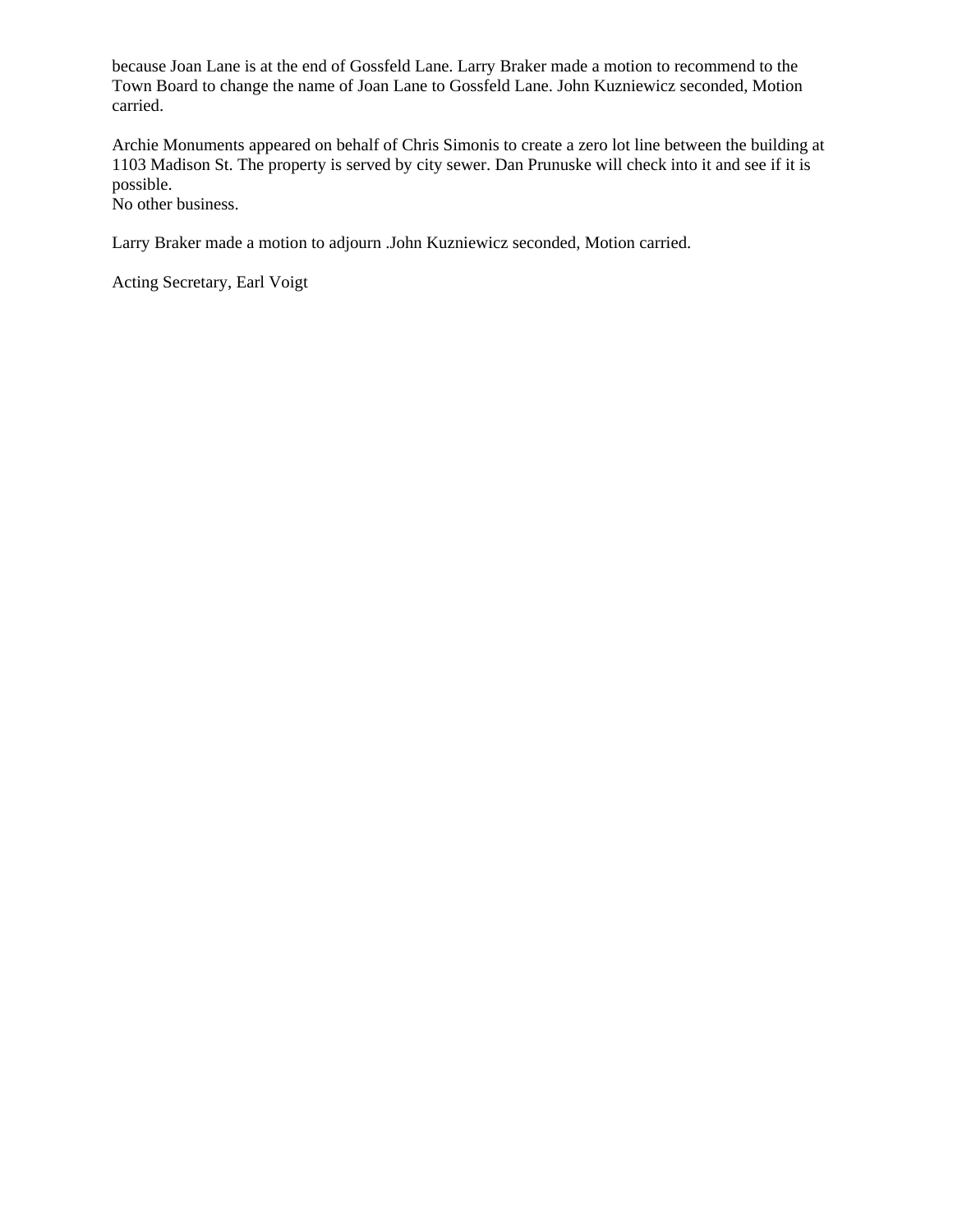## **Town of Beaver Dam Planning Committee December 2, 2002**

Chairman Neal Stippich called the December 2, 2002 Town of Beaver Dam Planning Committee meeting to order at 7:30 P.M. Members present were Bob Neuman, John Kuzniewicz, Earl Stutz, Larry Braker and Zoning Administrator Earl Voight.

The minutes of the read/approved corrected minutes from the October 7th, 2002 meeting were read. John Kuzniewicz made a motion to correct the October  $7<sup>th</sup>$  minutes by replacing Mike Canniff's name with Larry Braker in the first paragraph. Bob Neuman seconded the motion. Motion carried.

The minutes from the November 4<sup>th</sup>, 2002 meeting were read. Bob Neuman made a motion to correct the minutes by changing the following three items. Under the second order of business regarding final approval of Voight's Wooded Hill's subdivision, the motion to recommend approval to the Town Board shall also include an easement given to the subdivision for a retention pond and homeowners agreement for maintenance of retention ponds and outlot. Under the third order of business, the correct spelling of the Maleck name. Also under the same order of business, Larry Braker's motion to approve should also have included Saturday mornings in addition to Monday through Friday from 8:00 AM to 7:00 PM. Larry Braker seconded the motion. Motion carried.

The First order of Business was to act on the tabled application of Michael Miller, agent for Kenneth Bruchner, for a Conditional Use Permit for limited auto sales in an Extensive Commercial District at 1235 Madison Street. Larry Braker made a motion to allow 5 cars that must be operable and saleable for sale in the front of the building and 5 of the same parked on the balance of the property for a total of 10. Bob Neuman seconded the motion. Motion carried.

The Second order of Business was to consider the request of MSA, agent for Todd & Donna Metke, to change the driveway access of Lot 6 in Crystal Ridge Subdivision from Brandon Court to Crystal Ridge Drive because of elevation. John Kuzniewicz made a motion to approve the request. Larry Braker seconded the motion. Motion carried.

The Third order of Business was to consider/recommend to the Town Board the request of Tim Fletcher to change the zoning of Lots 7 through 11 of Fairway View Subdivision to accommodate Multi-Family Retirement condos. Only general discussion took place on this subject.

The Fourth order of Business was to review/recommend to the Town Board on the Final Plat approval for Hidden Acres, owner Mark Hansen. John Kuzniewicz made a motion to recommend to the Town Board to approve the Final Plat with the following conditions being met before approval is granted. A letter of credit is needed for the road construction, need an easement specifically saying "the area reserved for future road dedication" is given to the Town of Beaver Dam for a possible future road on Lot #4. Bob Neuman seconded the motion. Motion carried.

The Fifth order of Business was to consider the request of Mark Hansen to allow a church to be built in the future on a lot in a R-1 District. Only general discussion took place on this subject.

The Sixth order of Business was to review the Preliminary Plat of  $1<sup>st</sup>$  Addition to Brainbridge Subdivision, owner John Zimmerman, located in Section 11, Town of Beaver Dam. Neal Stippich made a motion to table the request. Bob Neuman seconded the motion. Motion carried.

The Seventh order of Business was to act on the application of Scott Chitko, agent for Don Chitko, for a Conditional Use Permit for a car consultant & dealers warehouse in a E.C. District located at N7078 S. Crystal Lake Road in NW ¼ of SW ¼ of Section 2, T11N, R14E. Scott explained the business plan was to take orders for vehicles and then he would buy them. All vehicles would be stored inside with the exception of one outside that would not be a display car and there would be no repair of vehicles. Neal